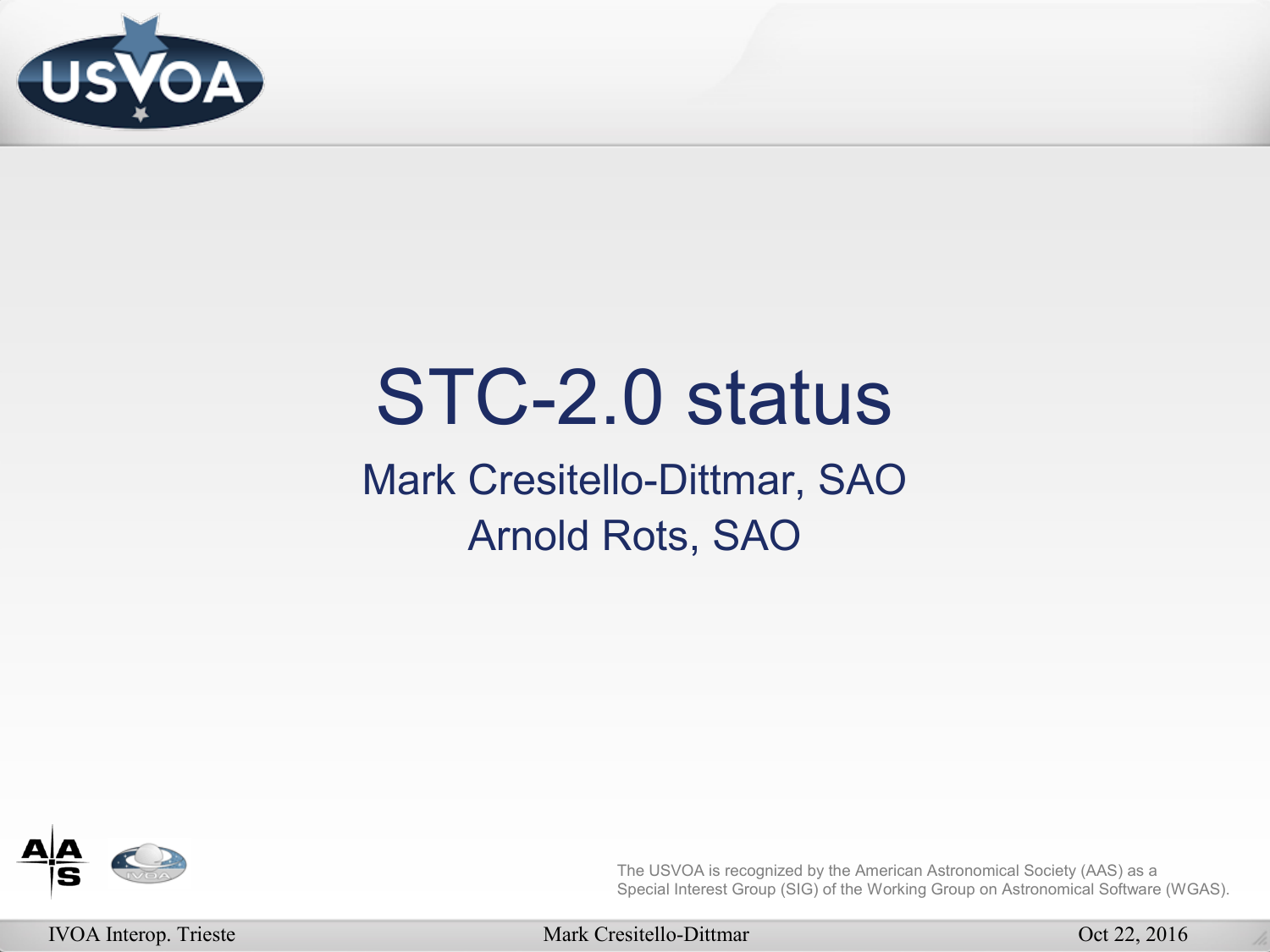## Organizational Structure

- + Modeling partnership
	- Domain Expert: Arnold Rots (retiring)
	- Modeler: Mark Cresitello-Dittmar (over booked)
		- both need replacement by summer 2017

+ Use case/requirements based approach

- Constrain use cases => Science Priority Multi-D data
	- Defines scope and requirements
	- May NOT handle all cases STC1 does
- 3 sample files: VLA cube, 2D image, Event list
	- Sets domain requirements
	- Provide baseline implementation examples
- Identifies minimal set of objects
- Other use cases and examples can follow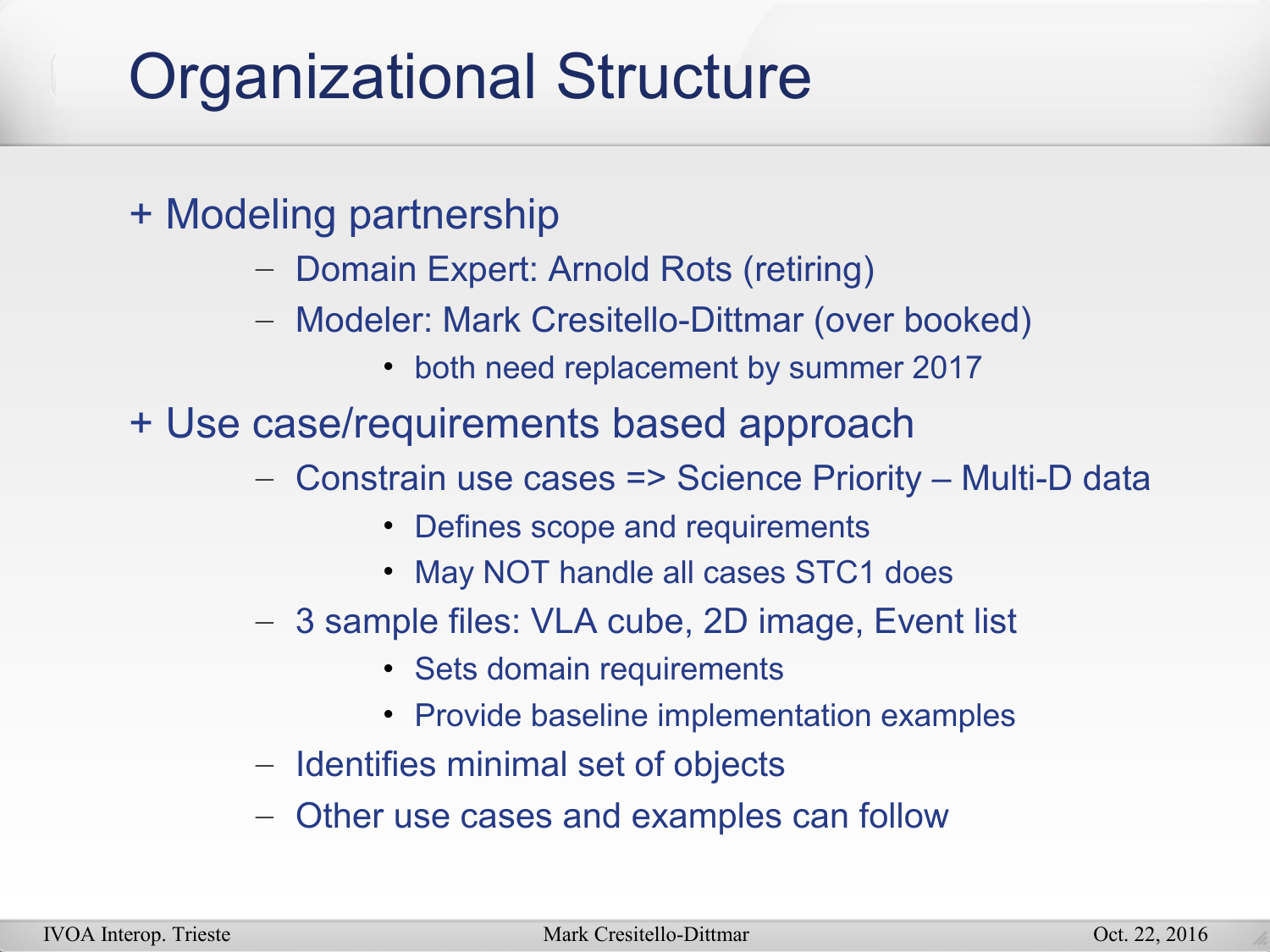#### Activity

+ Twiki updated with requirements from cube model

- Participants, goals, use cases, requirements, etc
	- <http://wiki.ivoa.net/twiki/bin/view/IVOA/STC2>

+ Model

- Normalize elements to identify pattern
	- Identify all concepts involved, and proper relation
	- May over describe simple cases
- Implement pattern in all required domains
- Trim elements not needed for specified use case
	- Coordinate flavors, unused domains, region, area, several support datatypes
- Separate into sub-models
	- stc2 core, stc2 coords, stc2 transform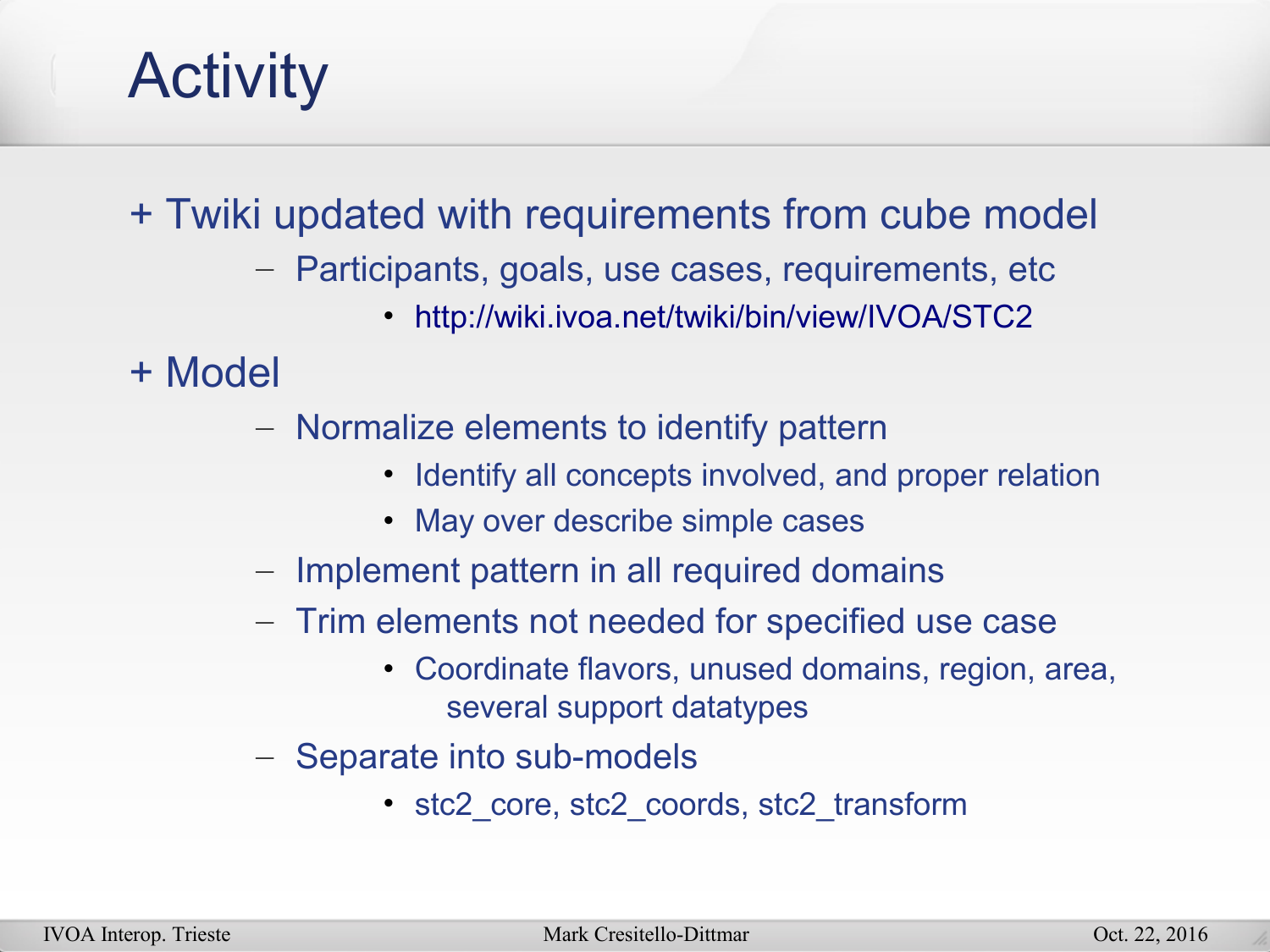#### **Activity**

+ Uploaded to Volute

- Link likely to change
- + Distributed to small group for comment
	- Good feedback on structure
- + Looking for
	- More input on pattern approach in general
		- More explicit, more consistent across domains
		- More understandable?
	- Level of normalization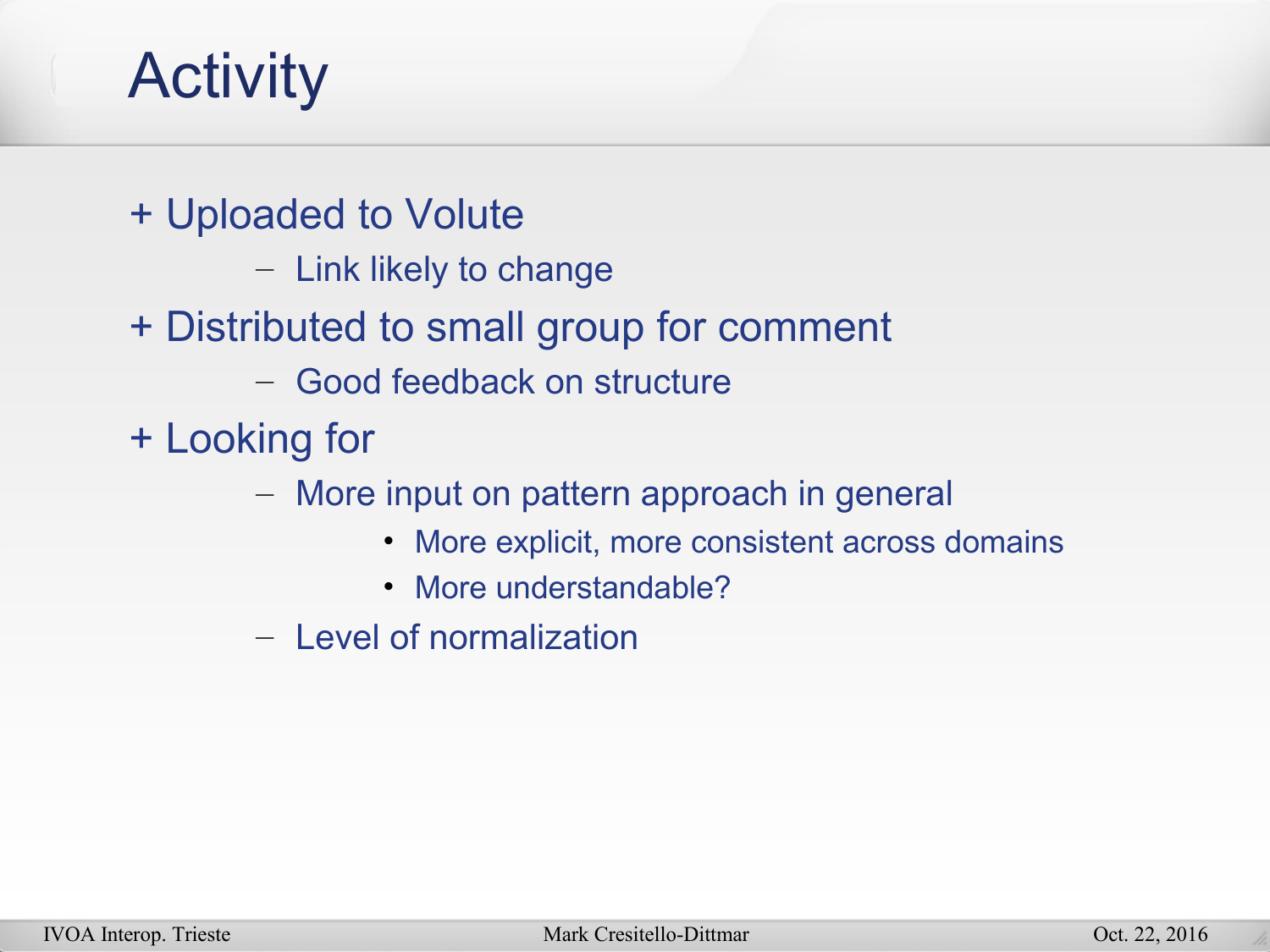#### Pattern: current

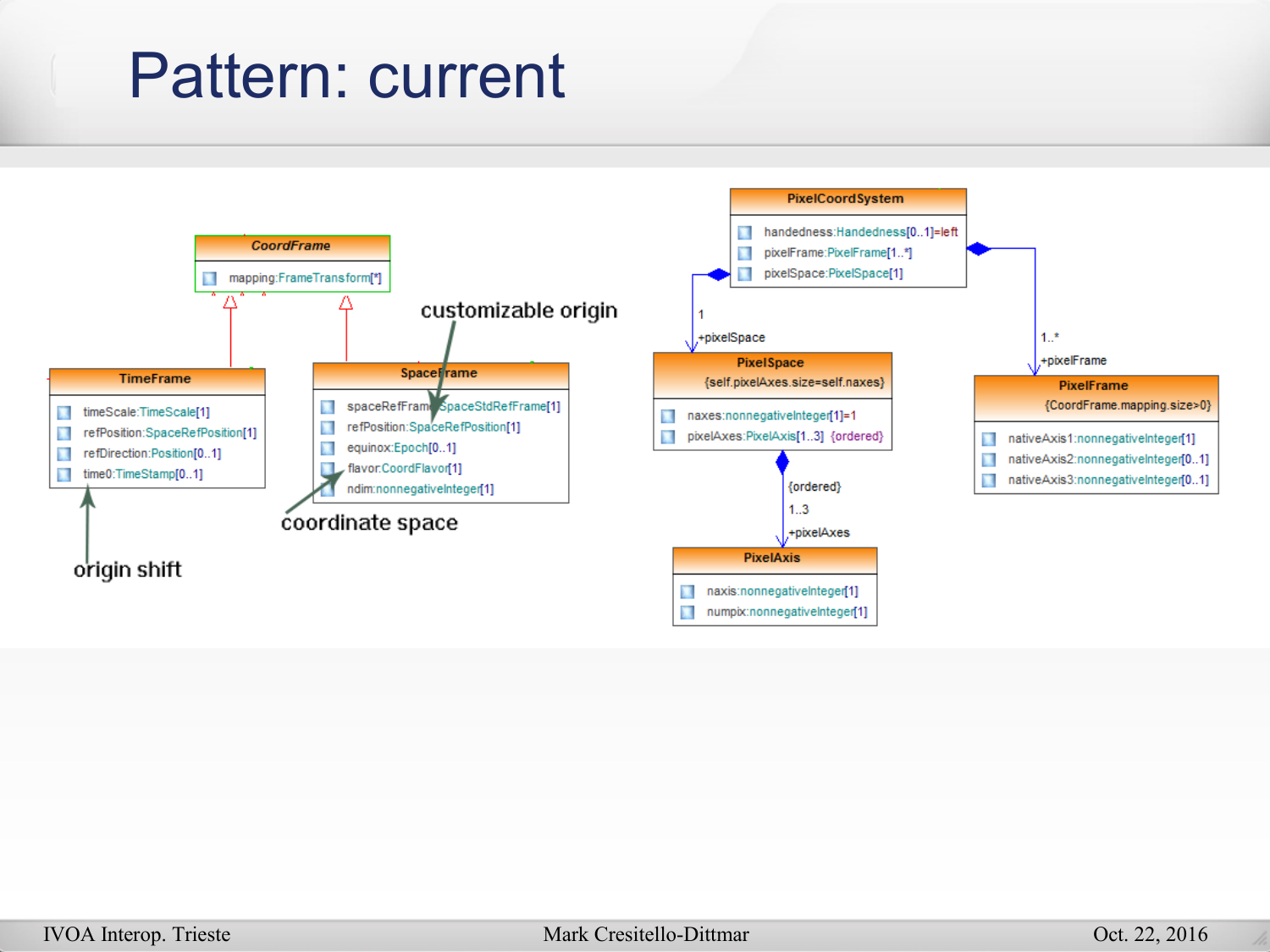#### Pattern example – Pixel Domain

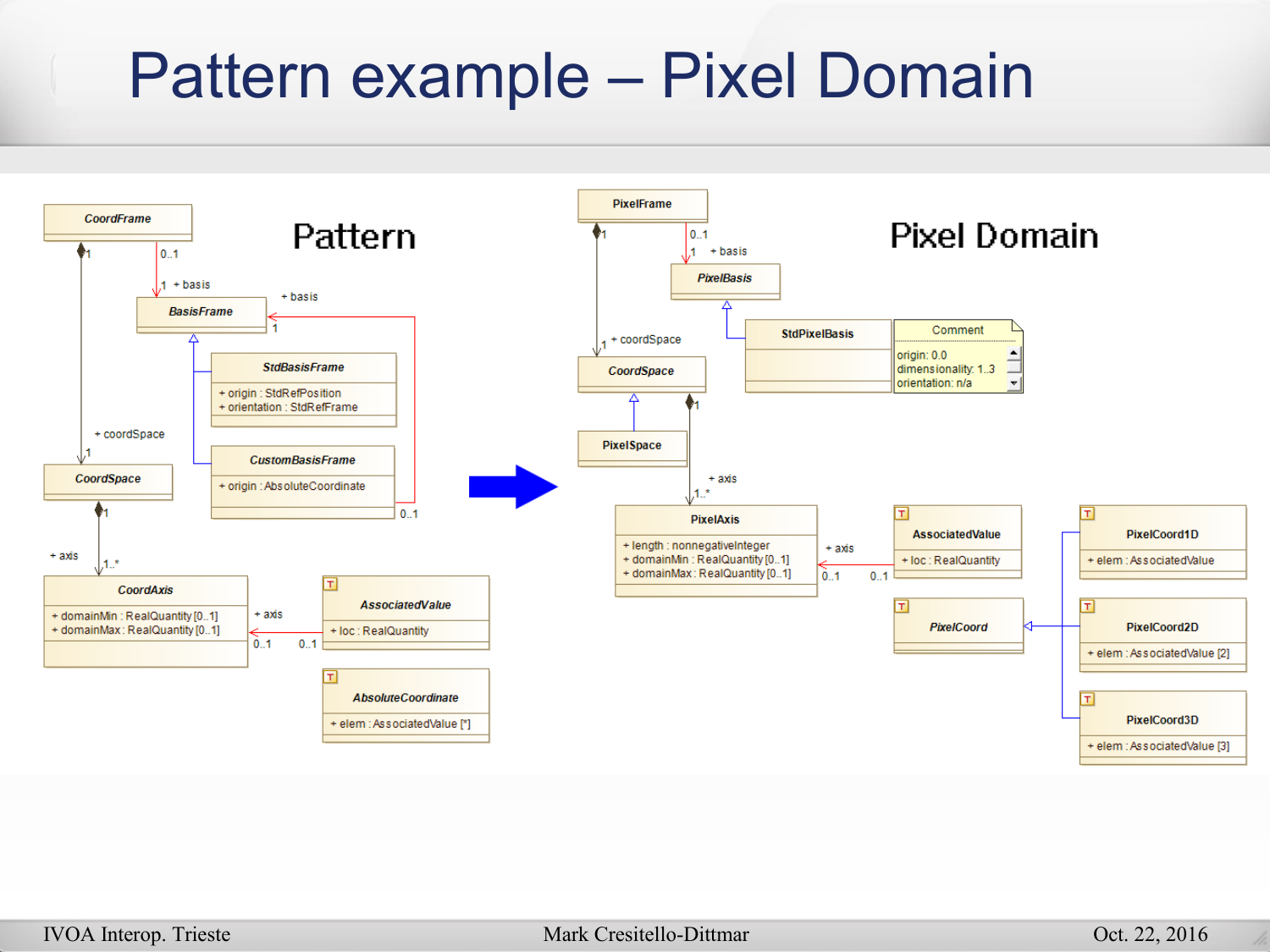### Pattern example – Time Domain

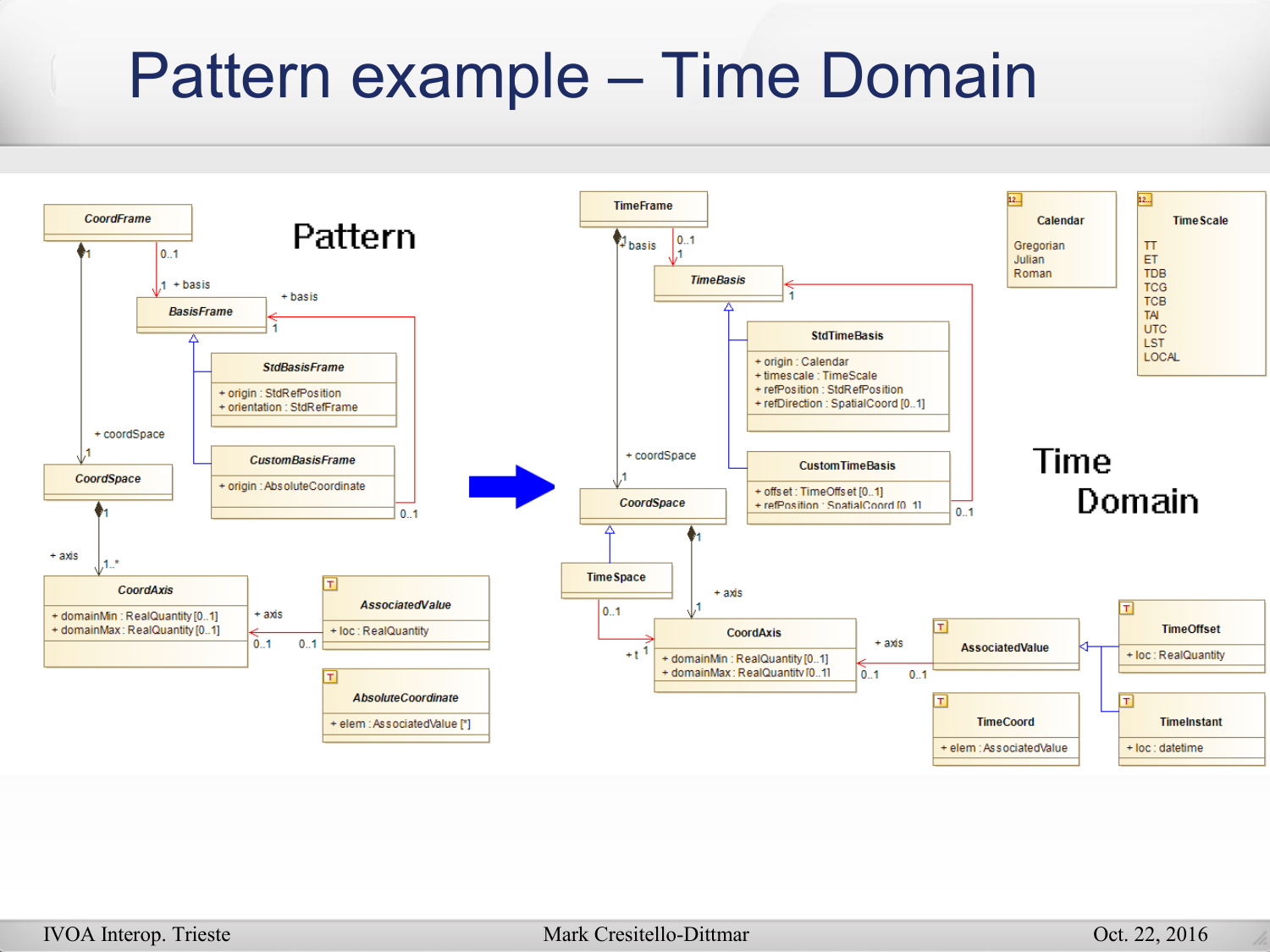#### Pattern example – Spatial Domain



#### IVOA Interop. Trieste Mark Cresitello-Dittmar Oct. 22, 2016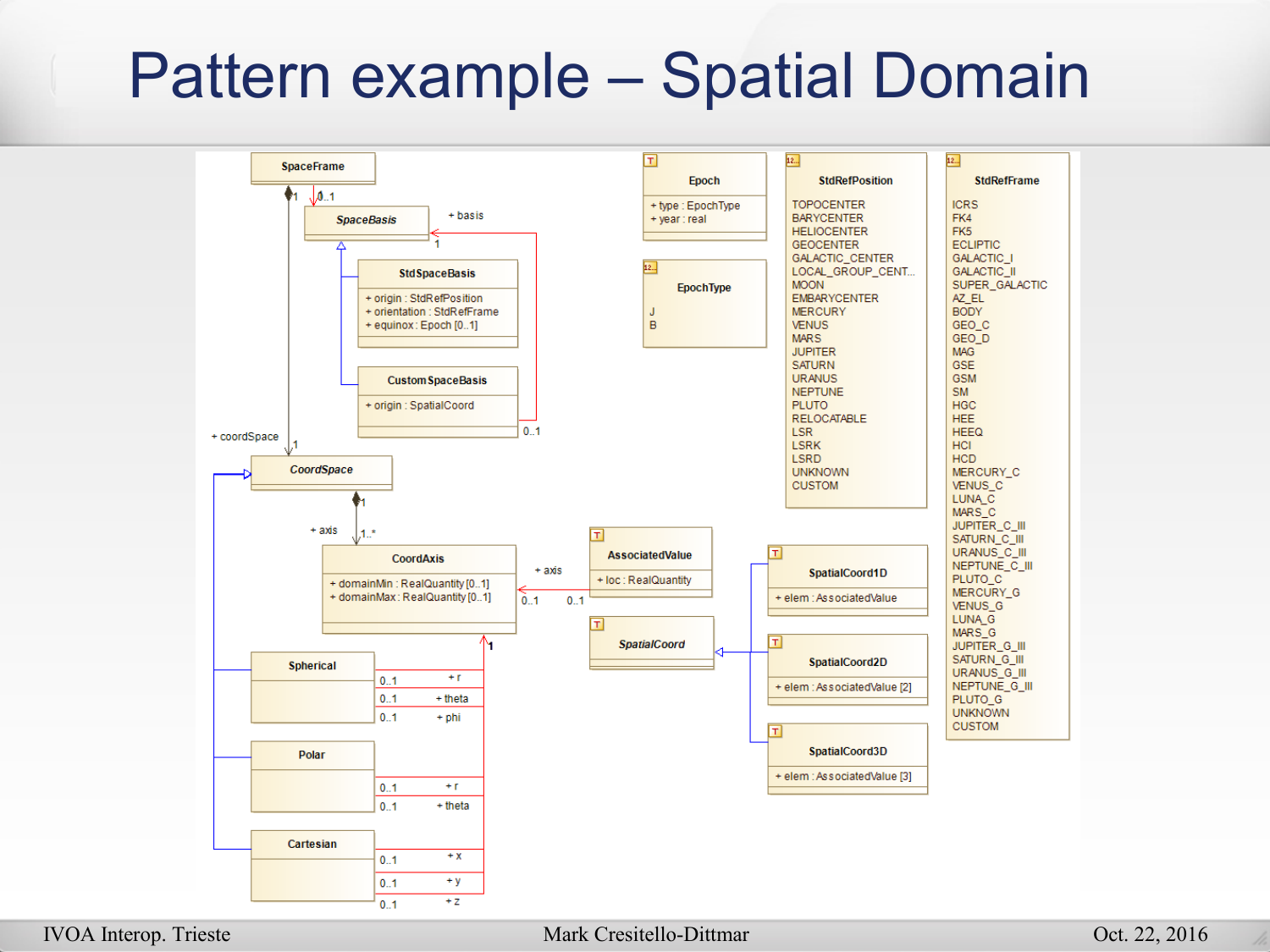#### ToDo

+ Complete migration of coords and transform parts

- + Distribute to DM group
	- Work questions within group mail list
	- Decide on normalization level
- + Incorporate into Dataset and NDCube models
- + Serialize sample files in VOTable, annotated to model
	- Iterate to resolve issues as identified.
- + Update working draft